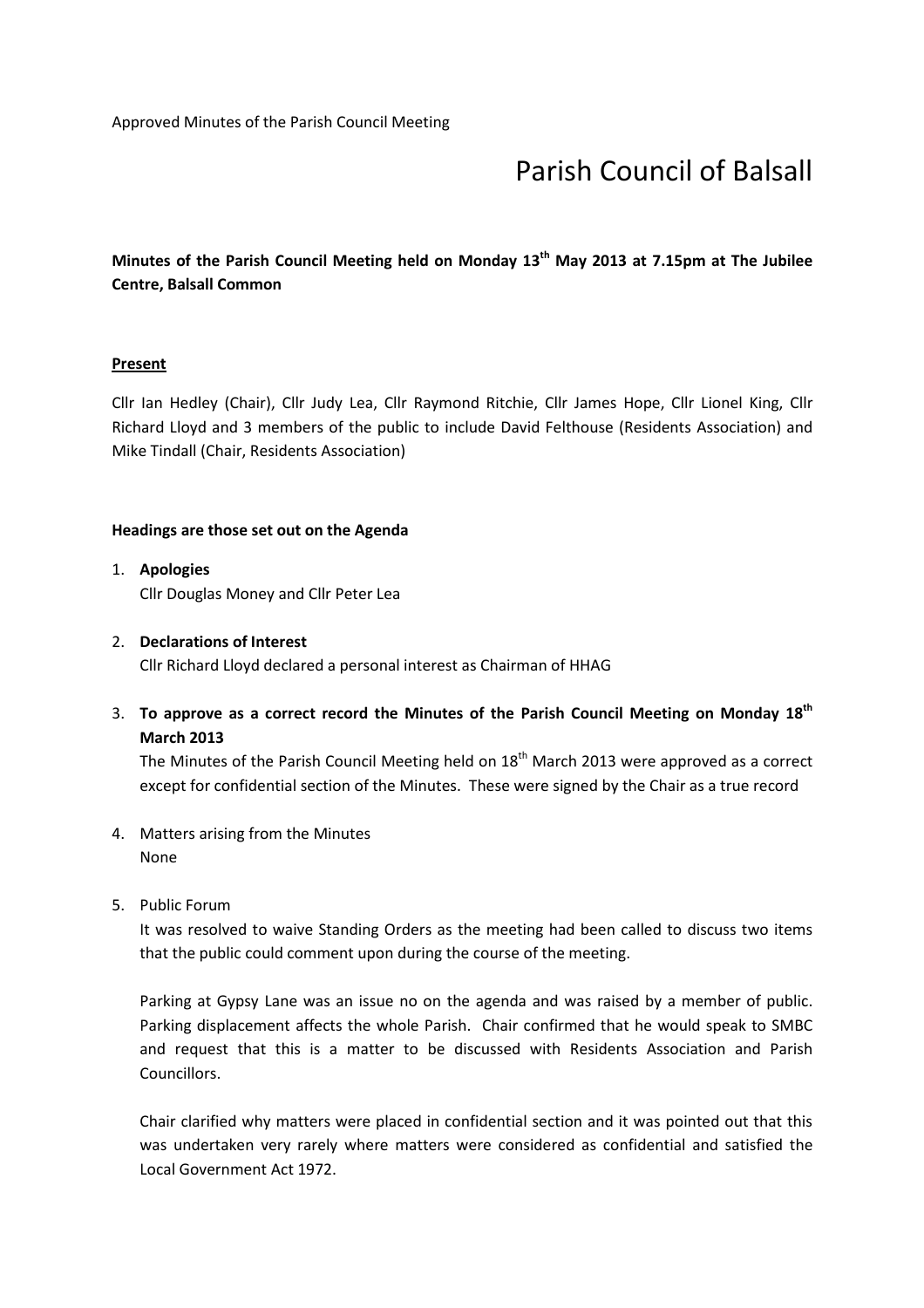### 6.1. Airport Consultation

Cllr Lloyd made presentation on the new proposals put forward by the Airport. David Ellis of the Residents Association provided some information on the effects of the proposals and details of the response submitted by the Residents Association.

RESOLVED – That the Parish Council shall submit a response that echoes the response submitted by the Residents Association.

Chair thanked David Ellis for his own and his groups work

6.2. HS2

Cllr Lloyd advised that he proposed that the Parish Council spends money on a report to be produced on petitioning on Hybrid Bills. This can be purchased on making a donation to HS2AA. Cllr Lloyd stated that the Parish Council would want to petition parliament.

Chair advised that purchasing the guide would achieve the objective of understanding the procedure and supported the purchase of the document; however he advised that Cllr Lloyd could not say that the Parish Council will petition. This has not been agreed.

Cllr Lloyd suggests that a donation of £300 is made.

RESOLVED – That the guide is purchased and a donation of £300 is made to HS2AA

 Secondly, Cllr Lloyd proposed that monies are given to HS2AA to fund an Appeal to the Judicial Review. This is to do with Environmental aspects.

Chair referred to the Minutes of the last meeting and confirmed that £2,000 had been agreed to be set aside for supporting residents in relation to HS2. Chair proposed a grant of £500 being a quarter of monies set aside in Precept to be paid.

RESOLVED – That a grant of £500 is made to HS2AA (votes, 3 in favour, 1 against and 1 abstention

#### 7. Accounts & Governance

7.1. PROPOSAL - To approve list of Payments for Approval and Payments Made

Clerk advised that the accounts would be presented at the next meeting on Monday  $20<sup>th</sup>$ May 2013

8. Date for next meeting – The next Parish Council Meeting shall be held on Monday 20<sup>th</sup> May 2013 at 7.30pm at the Jubilee Centre, Balsall Common

6.